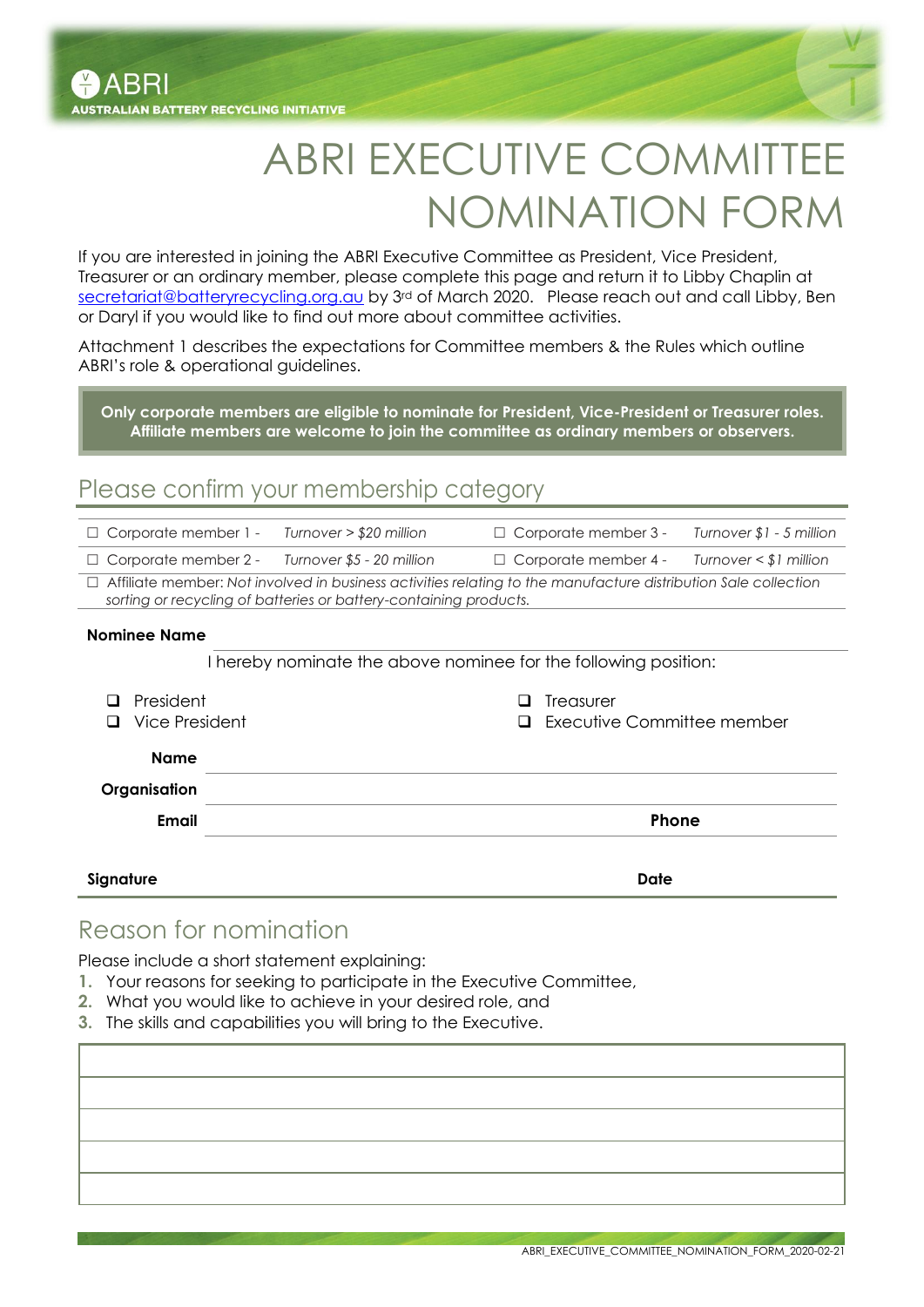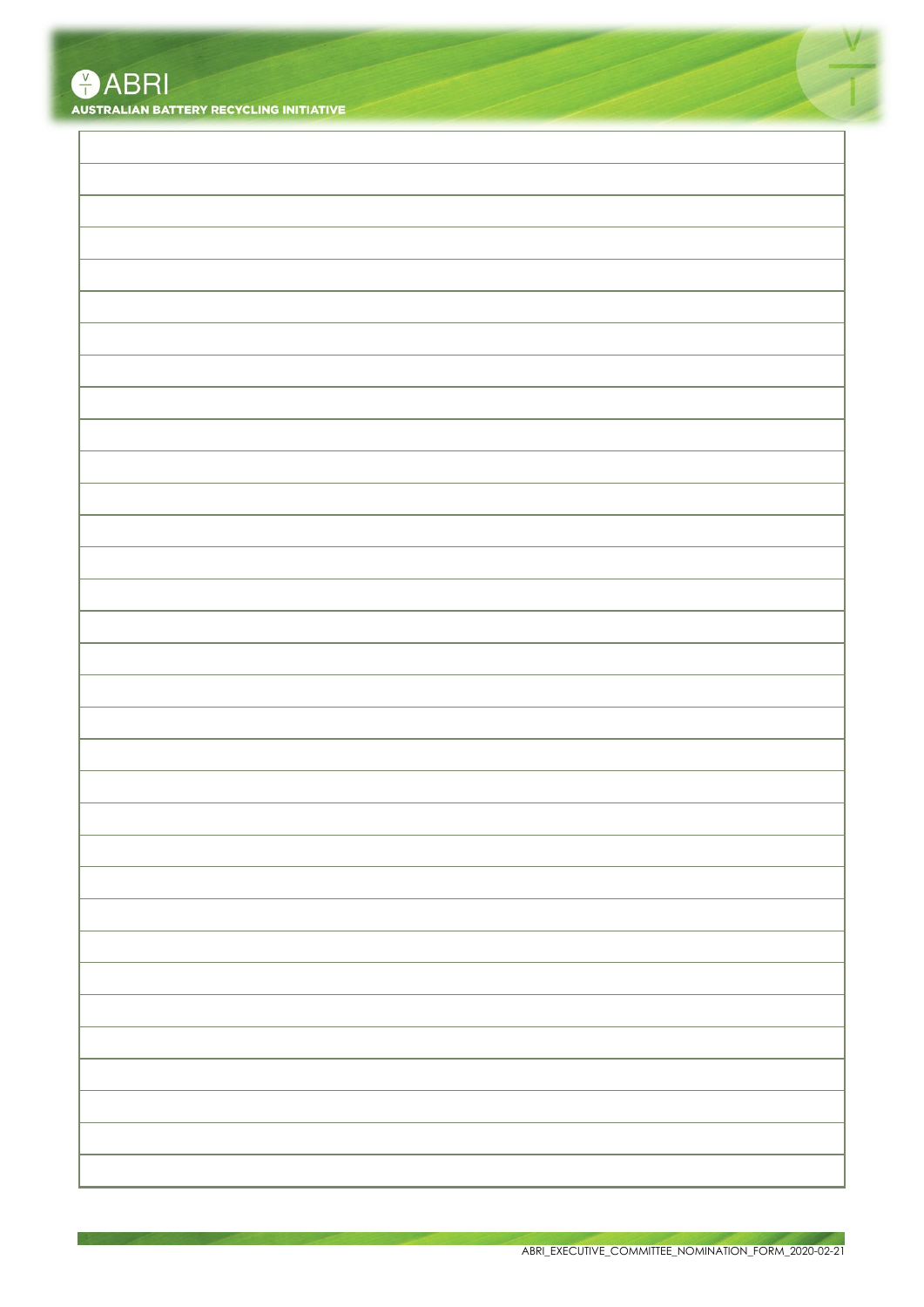# ATTACHMENT 1 ABRI EXECUTIVE COMMITTEE ROLES & RESPONSIBILITIES

### 1. The role of the Executive Committee

- (a) To govern, direct and monitor ABRI's operations,
- (b)Act in the interests of ABRI.
- (c) Provide strategic direction necessary to fulfil the purpose stated above.
- (d) Delegates the day-to-day operations of ABRI to the CEO but remains accountable to the members and shareholders for ABRI's performance.
- (e) Monitors and supports management in an on-going way.
- (f) Ensure systems, processes and procedures are established to enable ABRI to comply with its legal, regulatory and industry obligations and ensure the organisation's assets and operations are not exposed to undue risks through appropriate risk management.
- (g) Show leadership in the implementation of the ABRI Rules and Code of **Conduct**

**This year there will be a new expectation that ExCo Members will secure at least one new member equivalent to a corporate member Level 1 annually.**

### 2. Duties of President

- (a) To chair all Annual and Special General Meetings.
- (b) To provide an account of ABRI's activities to the Meeting.
- (c) In conjunction with the other office bearers, appoint a Chief Executive Officer.
- (d) To speak and act on behalf of ABRI, its Members and the Executive Committee and to liaise with other relevant bodies on behalf of ABRI.
- (e) To act as directed by General Meetings.
- (f) To perform such functions as are vested in the President in these Rules.
- (g) To do all such things as are conducive or incidental to the above.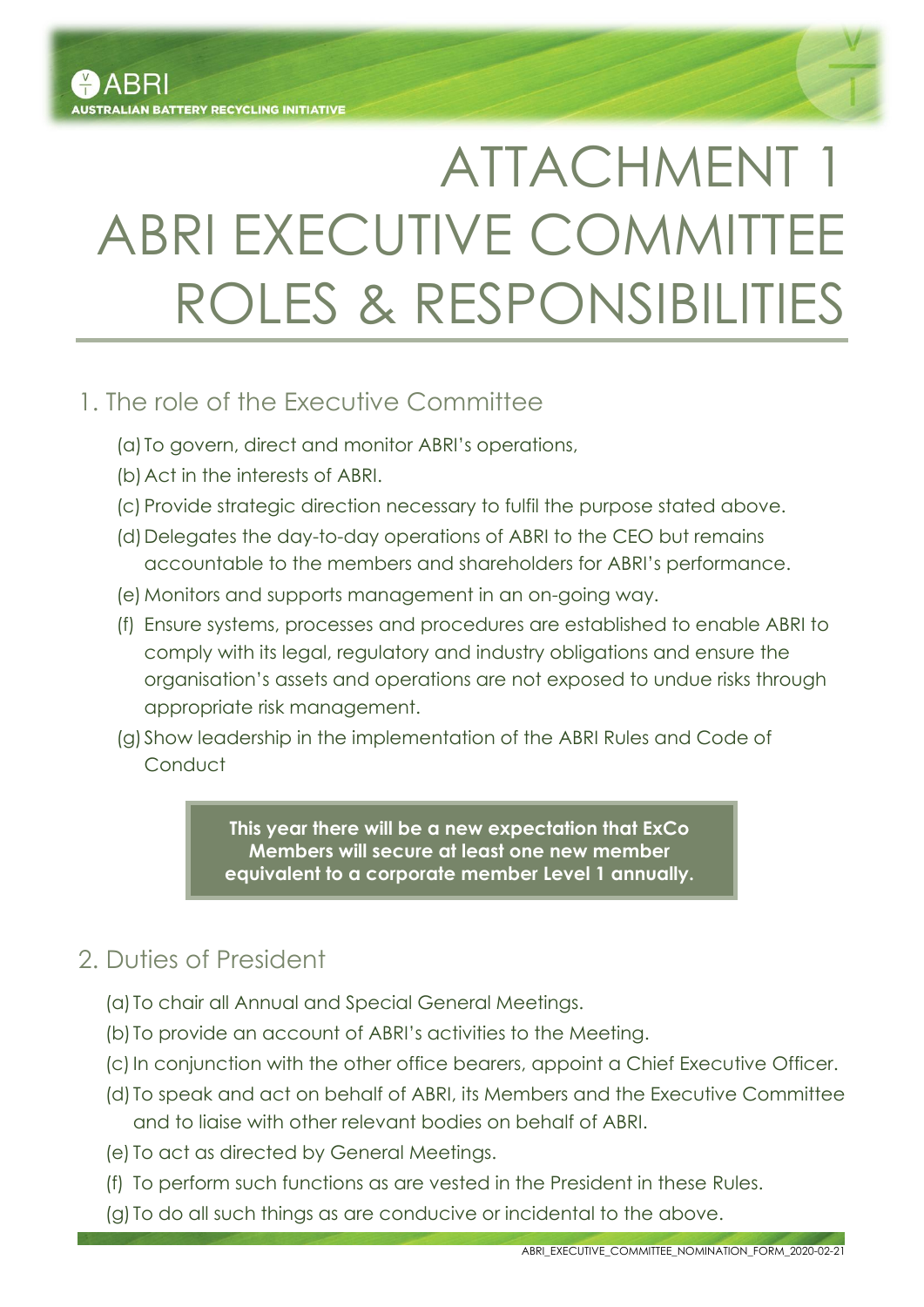### 3. Duties of Vice President

- (a) To perform such duties as may be assigned to him or her by the President.
- (b) To perform the duties of the President when the President is unable or unwilling to act.
- (c) To perform such functions as are vested in the Vice President in these Rules.
- (d) To do all such things as are conducive or incidental to the above.

### 4. Duties of Treasurer

- (a) To provide a financial statement at each ABRI meeting and prepare accounts for submission to the Registrar of Associated Incorporations.
- (b)Make financial documents available for inspection by members.
- (c) To perform such duties as may be assigned to them by the President.

## ABRI RULES OF ASSOCIATION *Extract*

### 7.1 Executive Committee

- 7.2 Role of the Executive Committee
	- 7.2.1 The role of the Executive Committee is to govern, direct and monitor ABRI's operations, in particular to—
		- (d) Act in the interests of ABRI.
		- (e) Provide strategic direction necessary to fulfil the purpose stated above.
		- Delegate the day-to-day operations of the organisation to the CEO but remains accountable to the members and shareholders for the organisation's performance.
		- Monitors and supports management in an on-going way.
		- Ensure systems, processes and procedures are established to enable ABRI to comply with its legal, regulatory and industry obligations and ensure the organisation's assets and operations are not exposed to undue risks through appropriate risk management.
	- 7.2.2 Executive Committee which shall consist of the office bearers, and ordinary members.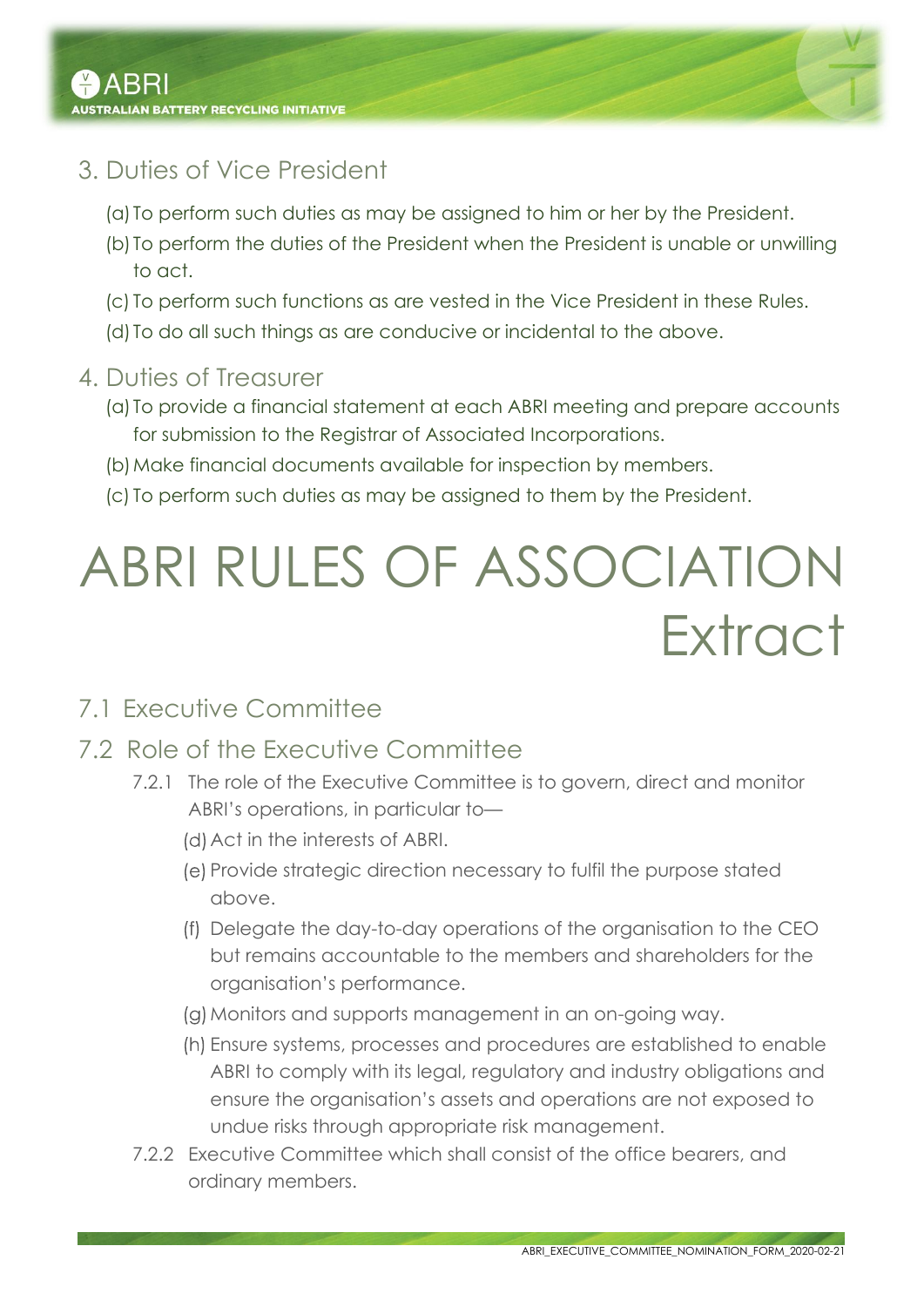### 7.3 Powers of the Executive Committee

- 7.3.1 The Executive Committee, subject to these Rules, the Regulations and the Act, has power to perform all such acts and things as appear to the Executive Committee to be reasonable and desirable for the proper management of the business and affairs of ABRI.
- 7.3.2 The Executive Committee shall meet at least quarterly at such times and places as the Executive Committee determines.
- 7.3.3 An Executive Committee meeting may be convened by the President or by the Chief Executive Officer.
- 7.3.4 At least 48 hours written notice of each Executive Committee meeting must be given to each Executive Committee member and must specify the general nature of the business to be conducted. No other business may be conducted at such meeting.
- 7.3.5 Any three members of the Executive Committee constitute a quorum for the conduct of the business of a meeting of the Executive Committee. No business shall be conducted unless a quorum is present. If a quorum is not present within half an hour of the time appointed for the meeting the meeting lapses.
- 7.3.6 The President or, in his or her absence, the Vice President shall chair all Executive Committee meetings. Each Executive Committee member is entitled to one vote. Unless these Rules or the Act provide otherwise all questions arising at a meeting shall be decided by a majority vote. In the event of an equality of votes on any question the Chair may exercise a second or casting vote.

### 7.4 Conflict of interest

- 7.4.1 An Executive Committee member who has a material personal interest in a matter being considered at an Executive Committee meeting must disclose the nature and extent of that interest to the Executive Committee. The member—
	- (a) must not be present while the matter is being considered at the meeting.
	- (b) must not vote on the matter.

NOTE: Under section 81(3) of the Act, if there are insufficient Executive Committee members to form a quorum because a member who has a material personal interest is disqualified from voting on a matter, a General Meeting may be called to deal with the matter.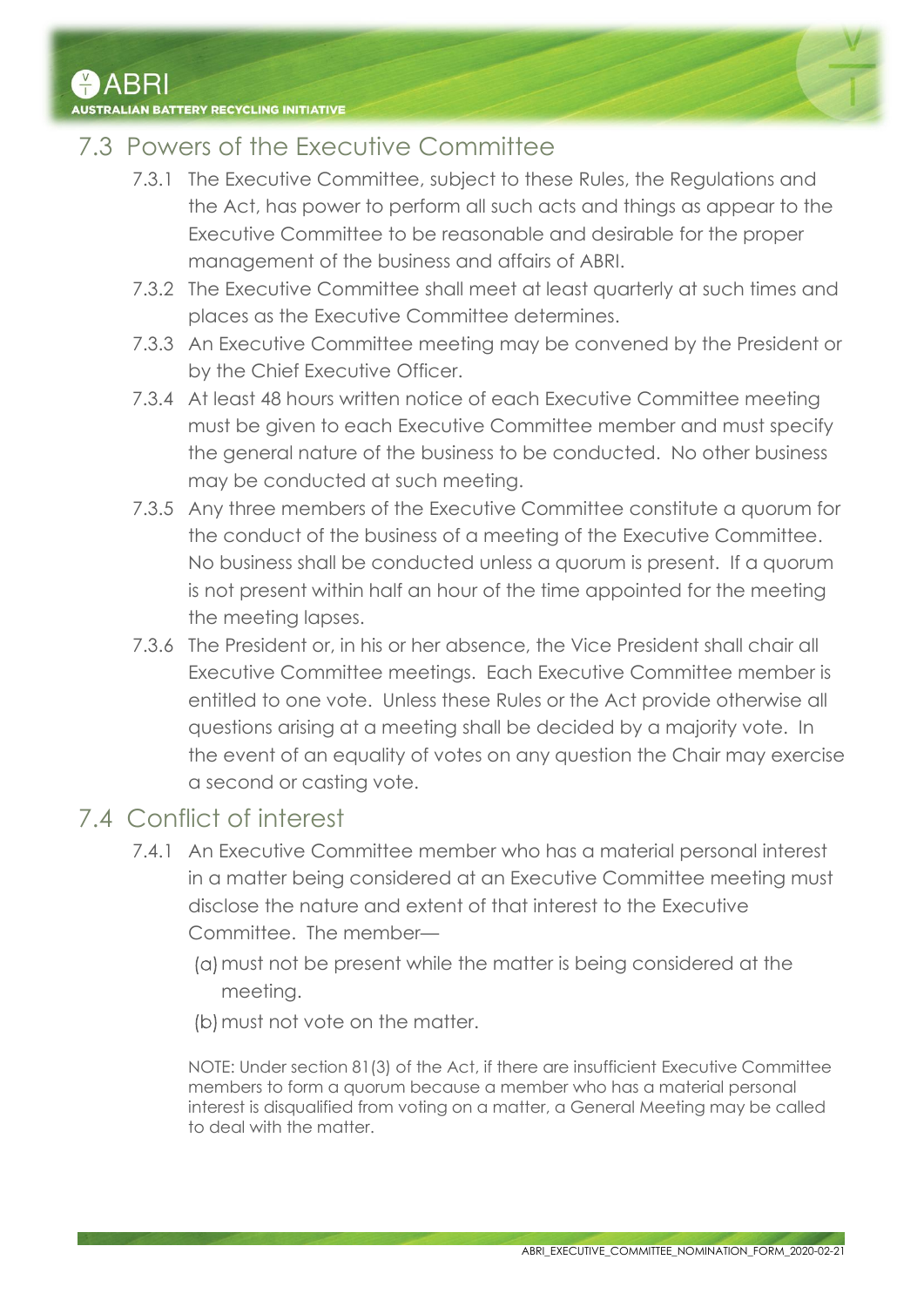- 7.4.2 This rule does not apply to a material personal interest—
	- (a) That exists only because the member belongs to a class of persons for whose benefit the Association is established, or
	- That the member has in common with all, or a substantial proportion of, the members of the Association.

### 7.5 Minutes of meeting

The Executive Committee must ensure that minutes are taken and kept of each Executive Committee meeting.

- 7.5.1 The minutes must record the following—
	- (a) The names of the members in attendance at the meeting.
	- (b) The business considered at the meeting.
	- (c) Any resolution on which a vote is taken and the result of the vote.
	- Any material personal interest disclosed under rule 6.2.

#### 7.6 Leave of absence

- 7.6.1 The Executive Committee may grant an Executive Committee member leave of absence from Executive Committee meetings for a period not exceeding 3 months.
- 7.6.2 The Executive Committee must not grant leave of absence retrospectively unless it is satisfied that it was not feasible for the Executive Committee member to seek the leave in advance.

### 7.7 Office Bearers

- 7.7.1 The following office bearers shall be elected by Executive Committee members from amongst their number—
	- (a) President.
	- (b) Vice President.
	- (c) Treasurer.
- 7.7.2 Except as provided below, all office bearers shall be employees or directors of a Corporate Member. Each office bearer shall, subject to these Rules, hold office for term of 2 years from their appointment and with a limit on the number of consecutive years that an office bearer may serve of as 6 years.
- 7.7.3 A General Meeting may, by special resolution, allow a suitably qualified person who is not an employee or director of a Corporate Member to serve as President.